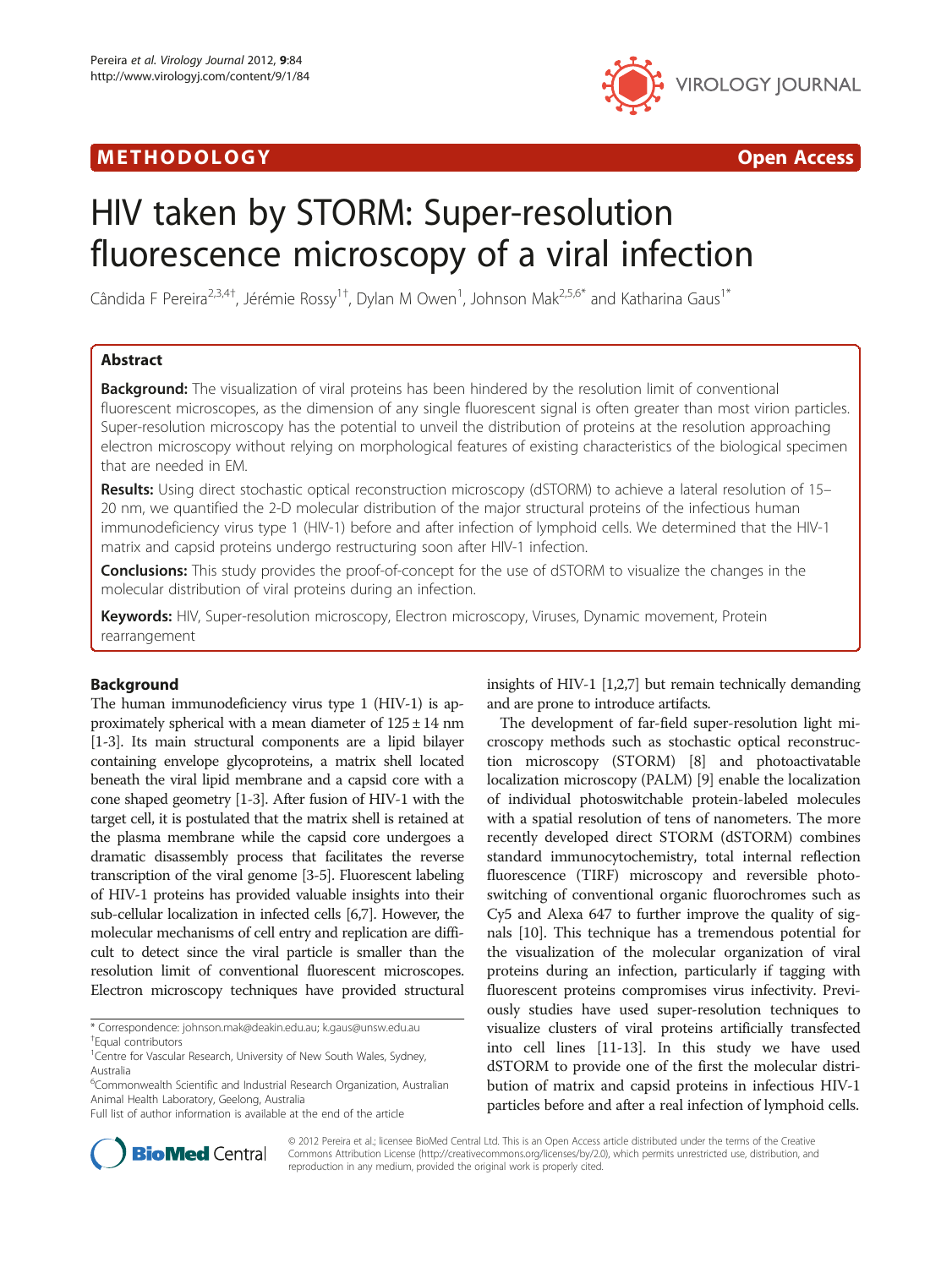### Results and discussion

We used dSTORM to visualize matrix and capsid proteins in cell-free HIV-1 virions and in infected lymphoid cells. Similar to previously describe [\[7](#page-4-0)[,14](#page-5-0)], we first generated HIV-1 particles that contained the green fluorescent protein-viral protein R fusion protein (HIVGFP-Vpr), which allows us to visualize particles with conventional fluorescence microscopy. The same virion preparation was then either evenly spread onto glass coverslips or used to infect lymphocytes. Importantly, non-internalized viral particles were removed from the surface of the target cells by pronase treatment twenty minutes after the virus was allowed to enter the target cells. This was confirmed by incubation of the target cells with an envelope-deficient HIV-1, which was unable to enter the target cells and therefore was cleaved by the pronase and consequently no viral protein could be detected in these samples (Figure 1). Therefore, all matrix and capsid protein clusters associated with the lymphocytes were internalized. Infected cells were fixed and plated onto glass coverslips by cytospin centrifugation. Both samples were immuno-stained with antibodies recognizing either the matrix or caspid protein.

We first compared conventional to super-resolution images. In TIRF images, HIV-1 proteins in infected Tlymphocytes appeared as bright punctuate structures (Figure [2a](#page-2-0)). In dSTORM, the stochastic activation of fluorophores allows the analysis of the point-spread function (PSF) of individual proteins. In addition to the x-y localization, the fitting algorithms also return the localization precision, number of photons emitted per molecules, and background values associated with each molecule. These characteristics allow us to apply stringent conditions for single molecule detection [[15\]](#page-5-0) and standardize the image quality across the experimental conditions. When the molecular coordinates of the individual matrix proteins are plotted in an image, it becomes apparent that dSTORM revealed a greater heterogeneity in distribution of the same protein than in TIRF images (Figure [2b\)](#page-2-0). The increase in resolution achieved with dSTORM is illustrated by the overlay of the two images with protein clusters in dSTORM

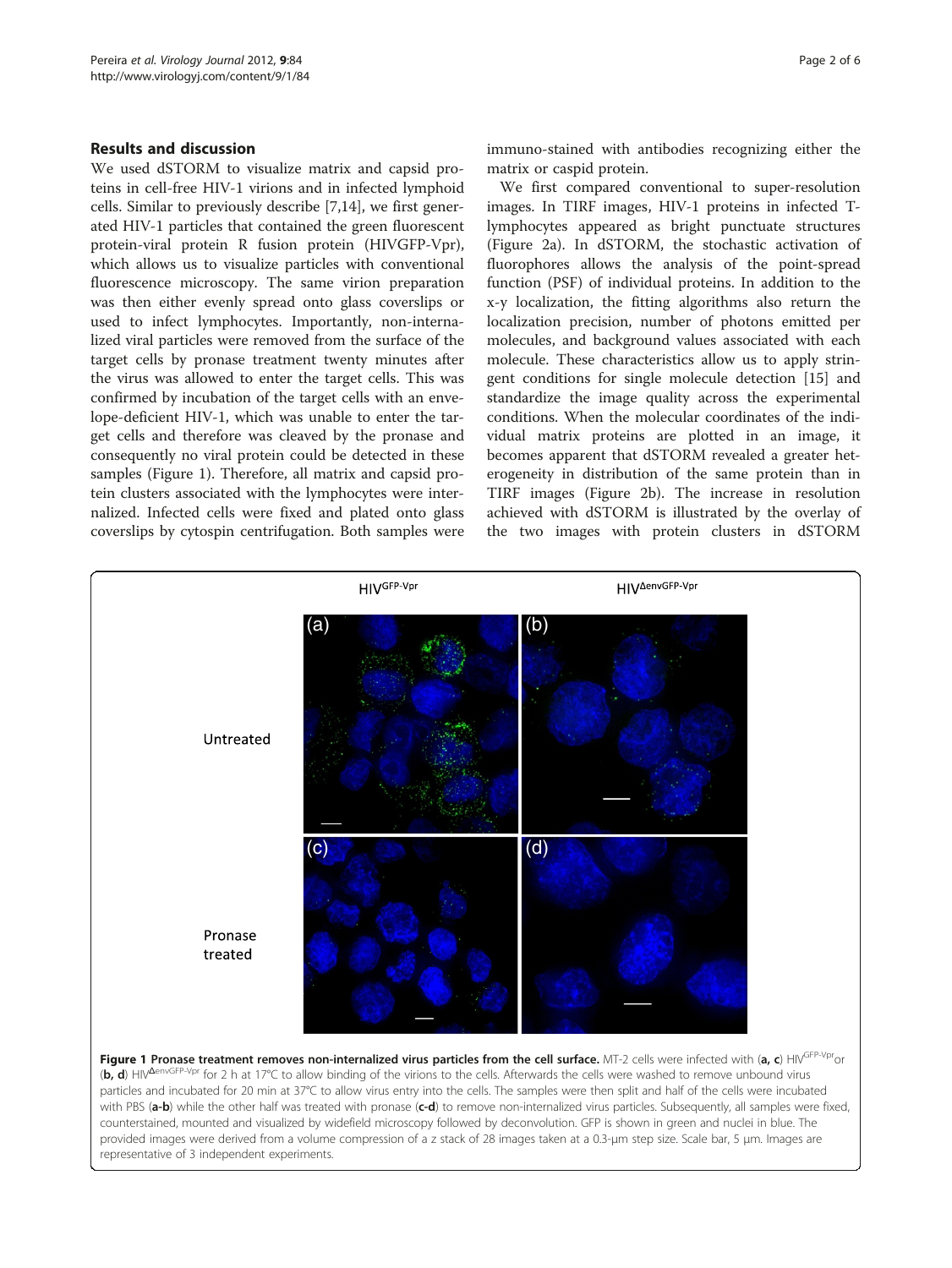<span id="page-2-0"></span>

appearing significantly smaller than the conventional image (Figure 2c). The molecular localization precision of the dSTORM approach was 15–20 nm (Figure 2d).

To quantify the distribution and heterogeneity of viral proteins, we used a variation on Ripley's K- function analysis [\[16](#page-5-0)]. As shown for the matrix protein in cell-free HIV-1 (Figure 2e-h), the single molecule dSTORM image was converted into a pseudo-colored cluster map that is based on the number of other molecules within a 50 nm radius, normalized to the overall particle density (Figure 2f). The contours describing each cluster were extracted and the number of clusters and cluster sizes determined (Figure 2g). To identify the replicating viruses that are travelling to the nucleus we used the GFP-Vpr fusion protein, which is incorporated into the

virus particles and remains associated with the replicating viruses during intracellular trafficking [\[7](#page-4-0)]. GFP-Vpr was therefore used to identify 'double positive' viral protein clusters that were associated with the viral replication machinery and contained the matrix or capsid protein (Figure 2h).

This analysis allowed us to accurately measure the sizes of matrix and capsid protein clusters co-localized with GFP-Vpr in cell-free virons and in infected cells (Figure 2i). In cell-free virions, the size of the matrix protein clusters are within the expected range of 106– 183 nm [\[1](#page-4-0)] and, as expected, the size of the capsid protein clusters are significantly smaller than the matrix protein clusters ( $p < 0.0001$ , Figure 2i). Twenty minutes post infection of T lymphocytes, the matrix protein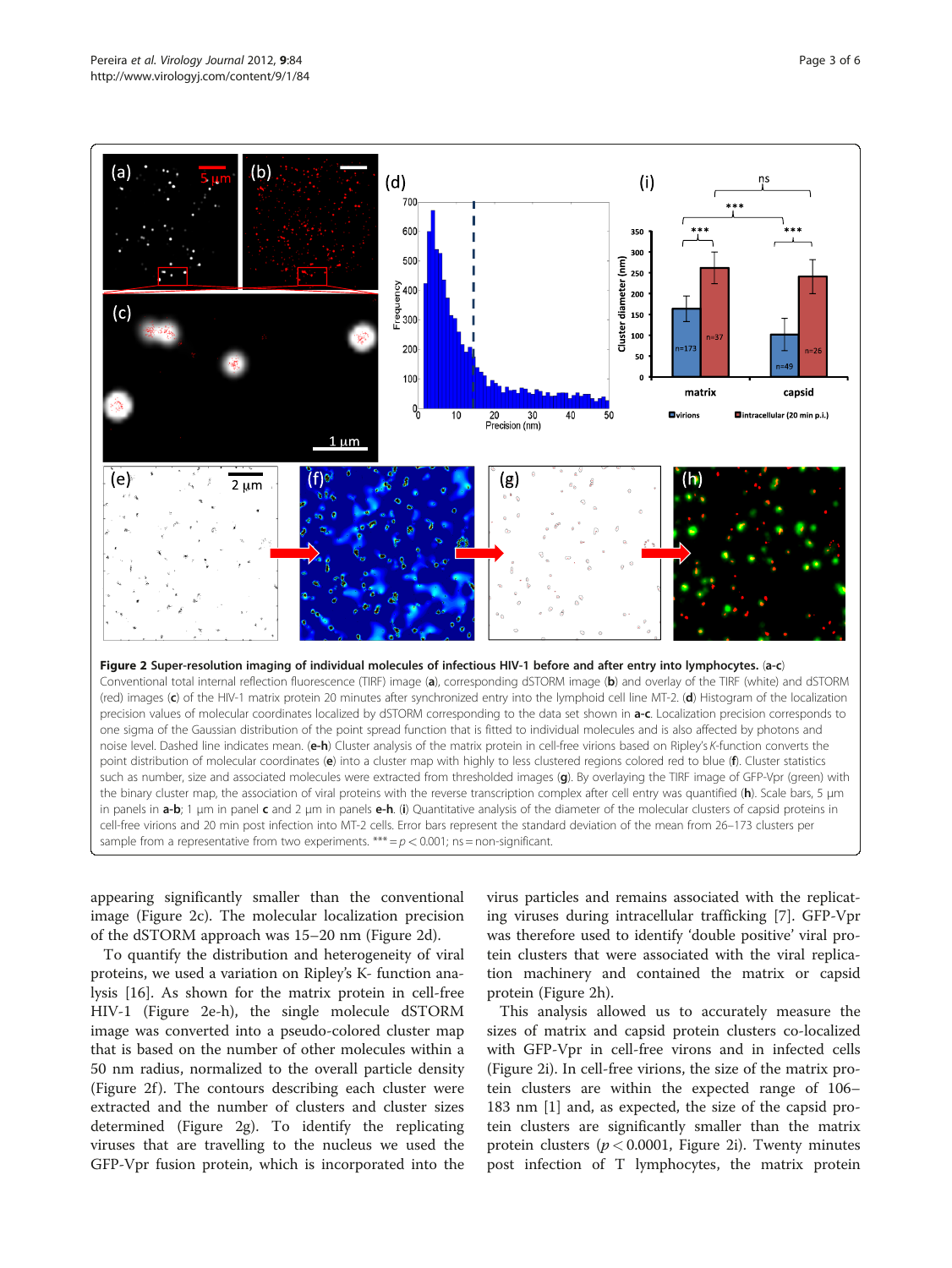clusters and the capsid protein clusters were similar in size (Figure [2i\)](#page-2-0), which indicates that upon infection the capsid protein clusters showed a significantly large fractional increase in size (236%) when compared with the matrix protein clusters. This single molecule imaging approach hence allowed us to follow the restructuring of the matrix shell and capsid core during infection, which may reflect the structural rearrangements that facilitate the HIV-1 reverse transcription process, such as virion uncoating.

# Conclusion

We were able to quantify the size of the HIV-1 matrix shell and capsid core by dSTORM and these results were in agreement with the known HIV organization seen by EM [\[1,2](#page-4-0)[,17](#page-5-0)]. Furthermore, this approach provided new information showing that upon cell entry, the size of the virion matrix shell and capsid core increased significantly when compared to cell-free HIV-1 virions, which indicates that the HIV particles underwent a dramatic rearrangement immediately after entry into the target cell. In summary, this study validates the use of dSTORM to assess the molecular distribution of viral proteins during the life-cycle of an infectious virus, and it opens up new possibilities to study the distribution and re-distribution of viral proteins at the early phase of viral infection.

# Methods

# Cells and virus

MT-2 cells (obtained through the AIDS Research and Reference Reagent Program, Division of AIDS, NIAID, NIH from D. Richman) [[18](#page-5-0),[19](#page-5-0)] were cultured in Rosewell Park Memorial Institute (RPMI) 1640 medium (Invitrogen) supplemented with 10% vol/vol heat-inactivated fetal calf serum (FCS; Invitrogen, Mount Waverley, Victoria, Australia) and penicillin/streptomycin. 293 T cells were maintained in Dulbecco's modified Eagle medium/ high modified (with 4500 mg/l dextrose and 4 mM Lglutamine) medium (DMEM; Invitrogen), supplemented with 10% (vol/vol) heat-inactivated cosmic calf serum (CCS; Hyclone, Tauranga, New Zealand), 100 U/ml of penicillin and 100 mg/ml of streptomycin (Invitrogen).

The pNL4-3 proviral DNA (obtained through the AIDS Research and Reference Reagent Program, Division of AIDS, NIAID, NIH from M. Martin [\[20](#page-5-0)]) contains the NL4-3 infectious molecular clone of HIV-1. The pNL4- 3Δenv proviral DNA (obtained through the AIDS Research and Reference Reagent Program, Division of AIDS, NIAID, NIH from N. Landau [\[21,22\]](#page-5-0)) contains an envelope defective-pNL4-3 molecular clone of HIV-1. HIV-1 particles were produced by poly(ethylenimine) (PEI; Polysciences Inc., Warrington, PA, USA) transfection of 293 T cells with pNL4-3 or pNL4-3<sup>Δenv</sup> proviral DNA and GFP-Vpr plasmid (kindly provided by T. Hope,

Northwestern University) to generate GFP-Vpr-labeled HIV-1 (HIV<sup>GFP-Vpr</sup>or HIV<sup> $\Delta$ envGFP-Vpr</sup>). Forty hours posttransfection viral particles were purified, concentrated and quantified as previously described [\[14\]](#page-5-0). Briefly, supernatant from 293 T cells was filtered and viral particles were concentrated by ultracentrifugation through a 20% sucrose cushion at 100,000 x g for 1 h at 4°C using an L-90 ultracentrifuge (SW 41 rotor; Beckman, Fullerton, CA, USA) and virus pellets were resuspended in 1x phosphate buffered saline (PBS; Invitrogen) and quantified using a HIV-1 antigen (p24 CA) micro enzymelinked immunosorbent assay (ELISA) (Vironostika: Biomerieux, Boxtel, The Netherlands).

# Infection of lymphoid cells

Synchronized infections were performed as described previously [\[23](#page-5-0)]. Briefly, MT-2 cells were infected with HIVGFP-Vpr (normalized to 1000 ng of p24 per million cells) by spinoculation at 17°C for 2 h at 1,200 x g. Afterwards, the cells were washed twice with PBS to remove unbound virus and incubated with warm media at 37°C, 5% CO2 for 20 min to initiate infection. Afterwards, the cells were washed, treated with 2 mg/ml of protease from Streptomyces griseus (pronase E; Sigma-Aldrich, Castle Hill, NSW, Australia) for 10 min on ice and washed extensively with PBS containing 20% FCS. The cells were then fixed with 4% formaldehyde (Polysciences) in 0.1 M pipes buffer, pH 6.8, washed with PBS and cytospined onto glass coverslips. Cell-free viruses (same batch as used for the infection of lymphoid cells) were also fixed with formaldehyde in pipes buffer, evenly spread on glass slides to achieve optimal sample thickness, incubated at 4°C for 16 h and washed twice with PBS.

#### Immunofluorescence staining

Cells and virus were permeabilized and stained with mouse anti-matrix (SVM-33) antibody (MH-SVM33C9, ATCC, Manassas, VA (Akzo Nobel N.V.) or mouse anticapsid (AG3.0) antibody (obtained through the AIDS Research and Reference Reagent Program, Division of AIDS, NIAID, NIH from J. Allan) [\[24](#page-5-0)] and goat Cy5 conjugated anti-mouse secondary antibody (Jackson ImmunoResearch, USA).

# Image acquisition and analysis

Antibody stained cells were imaged in an oxygen scavenging buffer (50  $\mu$  g/ml glucose oxidase, 25  $\mu$  g/ml horseradish peroxidase, 75 mM β-mercaptoethylamine, 25 mM Hepes, 25 mM glucose, 5% glycerol in PBS, pH 8) in an open Chamlide chamber (Live Cell Instrument, Seoul, Korea). Cells were imaged with surface-immobilized 100 nm colloidal gold beads (BBInternational,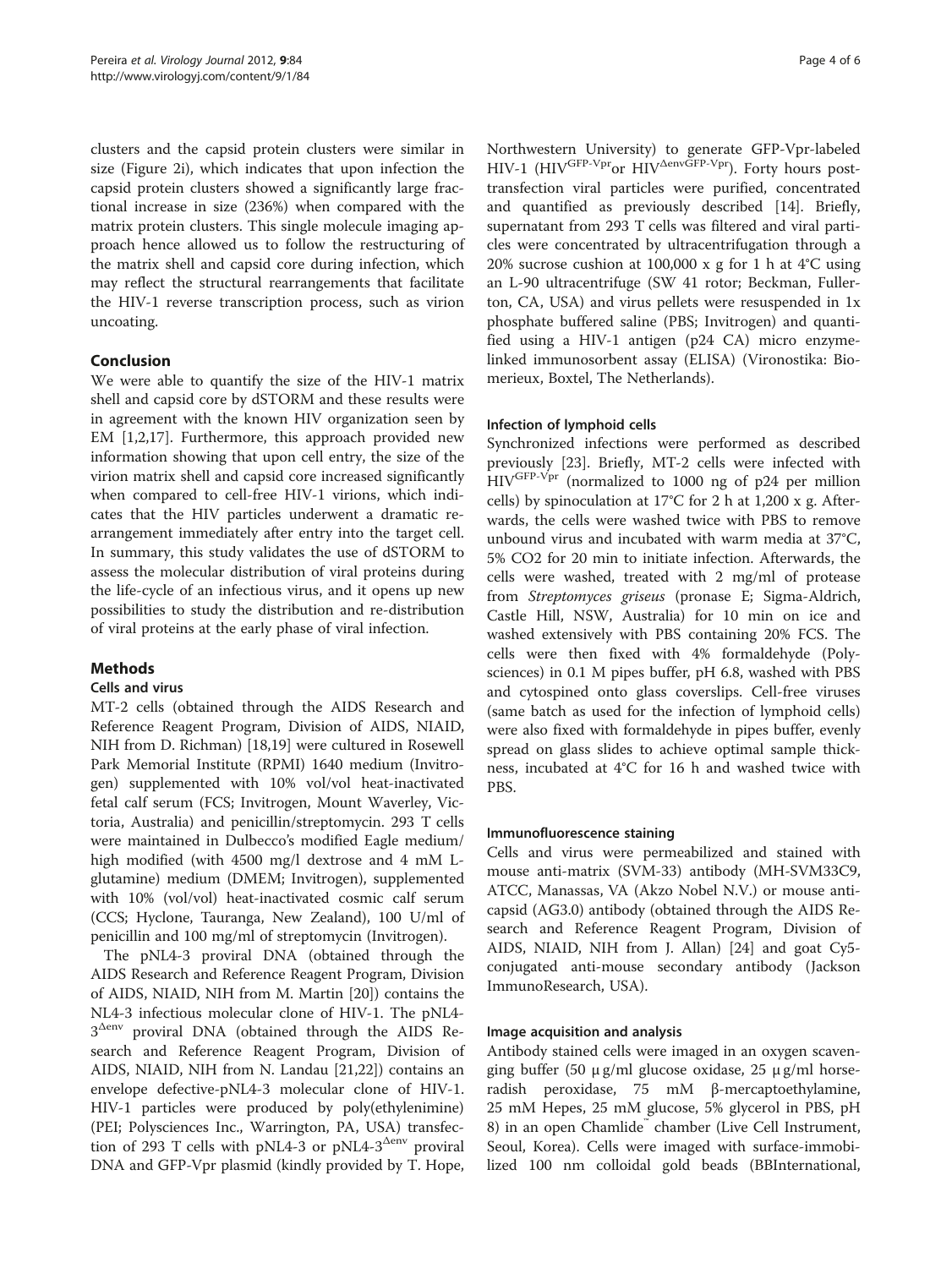<span id="page-4-0"></span>Cardiff, UK) that allow correction for sample drift during the acquisition.

dSTORM images were acquired on a prototype PALM microscope (Carl Zeiss GmbH, Jena, Germany) with TIRF illumination. In dSTORM, the carbocyanine dye Cy5 is stochastically converted to a long-lived dark state ('off') when excited using 633 nm (15 mW) laser radiation and switched back 'on' by exposure to low intensities of 488 nm (0.1–1 mW) laser light when the sample is immersed in a oxygen depleted buffer containing a reducing agent [10]. By adjusting the intensity of the 488 nm laser, the density of fluoroescent molecules was approximately kept constant during acquisition and across samples. Images of 5–6 cells per sample from two different experiments were captured using an Andor iXon DU-897D EMCCD camera (Andor Technology Plc, Belfast, UK), giving a pixel size of 100 nm at the sample plane.

dSTORM images were reconstructed from a series of 20,000 TIRF images using Zeiss Zen software. Molecular clustering was analyzed using Getis and Franklins 2<sup>nd</sup> order analysis as previously described [\[25\]](#page-5-0). Localization precision corresponds to one sigma of the Gaussian distribution of the point spread function that is fitted to individual molecules and is also affected by photons and noise level [\[16\]](#page-5-0). Data was cropped so as to exclude points with localization precision worse than 50 nm. A  $10 \times 10$  μm region is then selected for analysis and rendered into cluster maps with 7 nm/pixel resolution. Cluster maps were threshold to create a binary map from which only clusters that significantly overlapped with a TIRF image of GFP-Vpr were selected and analyzed using ImageJ [\[26\]](#page-5-0).

#### Pronase treatment efficiency

MT-2 cells were infected with  ${\rm HIV}^{\rm GFP-Vpr}$  or  ${\rm HIV}^{\rm AenvGFP-}$ V<sub>pr</sub> as described above and afterwards the samples were split. Half of the cells were treated with pronase to remove non-internalized virus as described above and half of the cells were incubated with PBS. The cells were then cytospined onto glass slides, counterstained with Hoechst 33258 (Invitrogen), mounted in Fluoromount-G (Electron Microscopy Sciences, Hatfield, PA) and images were captured in a z series on a charge-coupled device (CCD) camera (CoolSnap HQ; Photometrics, Tucson, AZ) through a  $100 \times 1.4$  numerical aperture (NA) oil immersion lens on a DeltaVision microscope (Applied Precision, Issaquah, WA) and deconvolved using soft-WoRx deconvolution software (Applied Precision).

# Statistical analysis

Data derived from the diameter of 26–173 molecular clusters per sample was analyzed by paired two-tailed Student's t test. A  $p$  value < 0.001 was considered highly statistically significant for all tests.

#### Competing interests

The authors declare that they have no competing interests.

#### **Acknowledgments**

We acknowledge the financial support from the National Health and Medical Research Council of Australia (C.F.P., J.M., K.G.), the Australian Research Council (K.G., D.O., J.M.), Human Frontier Science Pro- gram (K.G.), the European Social Fund of the European Commission (C.F.P.) and the Portuguese Foundation for Science and Technology (C.F.P.). J.M. is a recipient of the Pfizer Foundation Fellowship and ARC Future Fellowship. We thank T. Hope for the GFP-Vpr plasmid and S. Turville for the MH-SVM33C9 purified hybridoma supernatant.

#### Author details

<sup>1</sup> Centre for Vascular Research, University of New South Wales, Sydney, Australia. <sup>2</sup>Centre for Virology, Burnet Institute, Melbourne, Australia. <sup>3</sup>Monash Micro Imaging, Clayton, Australia. <sup>4</sup>Department of Medicine, Monash University, Clayton, Australia. <sup>5</sup>School of Medicine, Deakin University, Geelong Australia. <sup>6</sup>Commonwealth Scientific and Industrial Research Organization, Australian Animal Health Laboratory, Geelong, Australia.

#### Author's contributions

CFP carried out the virus components of this study in the Mak lab (JM) at Burnet Institute; JR and DMO conducted the dSTORM imaging and analyses in the Gaus lab (KG) at UNSW. All authors contributed to the design, data interpretation and writing of the manuscript. All authors read and approved the final manuscript.

#### Received: 9 November 2011 Accepted: 2 May 2012 Published: 2 May 2012

#### References

- 1. Briggs JA, Grunewald K, Glass B, Forster F, Krausslich HG, Fuller SD: The mechanism of HIV-1 core assembly: insights from three-dimensional reconstructions of authentic virions. Structure 2006, 14:15–20.
- 2. Goto T, Nakai M, Ikuta K: The life-cycle of human immunodeficiency virus type 1. Micron 1998, 29:123–138.
- 3. Miller MD, Farnet CM, Bushman FD: Human immunodeficiency virus type 1 preintegration complexes: studies of organization and composition. J Virol 1997, 71:5382–5390.
- 4. Karageorgos L, Li P, Burrell C: Characterization of HIV replication complexes early after cell-to-cell infection. AIDS Res Hum Retroviruses 1993, 9:817–823.
- 5. Yamashita M, Perez O, Hope TJ, Emerman M: Evidence for direct involvement of the capsid protein in HIV infection of nondividing cells. PLoS Pathog 2007, 3:1502–1510.
- 6. Arhel N, Genovesio A, Kim KA, Miko S, Perret E, Olivo-Marin JC, Shorte S, Charneau P: Quantitative four-dimensional tracking of cytoplasmic and nuclear HIV-1 complexes. Nat Methods 2006, 3:817–824.
- 7. McDonald D, Vodicka MA, Lucero G, Svitkina TM, Borisy GG, Emerman M, Hope TJ: Visualization of the intracellular behavior of HIV in living cells. J Cell Biol 2002, 159:441–452.
- 8. Rust MJ, Bates M, Zhuang X: Sub-diffraction-limit imaging by stochastic optical reconstruction microscopy (STORM). Nat Methods 2006, 3:793–795.
- 9. Betzig E, Patterson GH, Sougrat R, Lindwasser OW, Olenych S, Bonifacino JS, Davidson MW, Lippincott-Schwartz J, Hess HF: Imaging intracellular fluorescent proteins at nanometer resolution. Science 2006, 313:1642– 1645.
- 10. Heilemann M, van de Linde S, Schuttpelz M, Kasper R, Seefeldt B, Mukherjee A, Tinnefeld P, Sauer M: Subdiffraction-resolution fluorescence imaging with conventional fluorescent probes. Angew Chem Int Ed Engl 2008, 47:6172–6176.
- 11. Hess ST, Gould TJ, Gudheti MV, Maas SA, Mills KD, Zimmerberg J: Dynamic clustered distribution of hemagglutinin resolved at 40 nm in living cell membranes discriminates between raft theories. Proc Natl Acad Sci U S A 2007, 104:17370–17375.